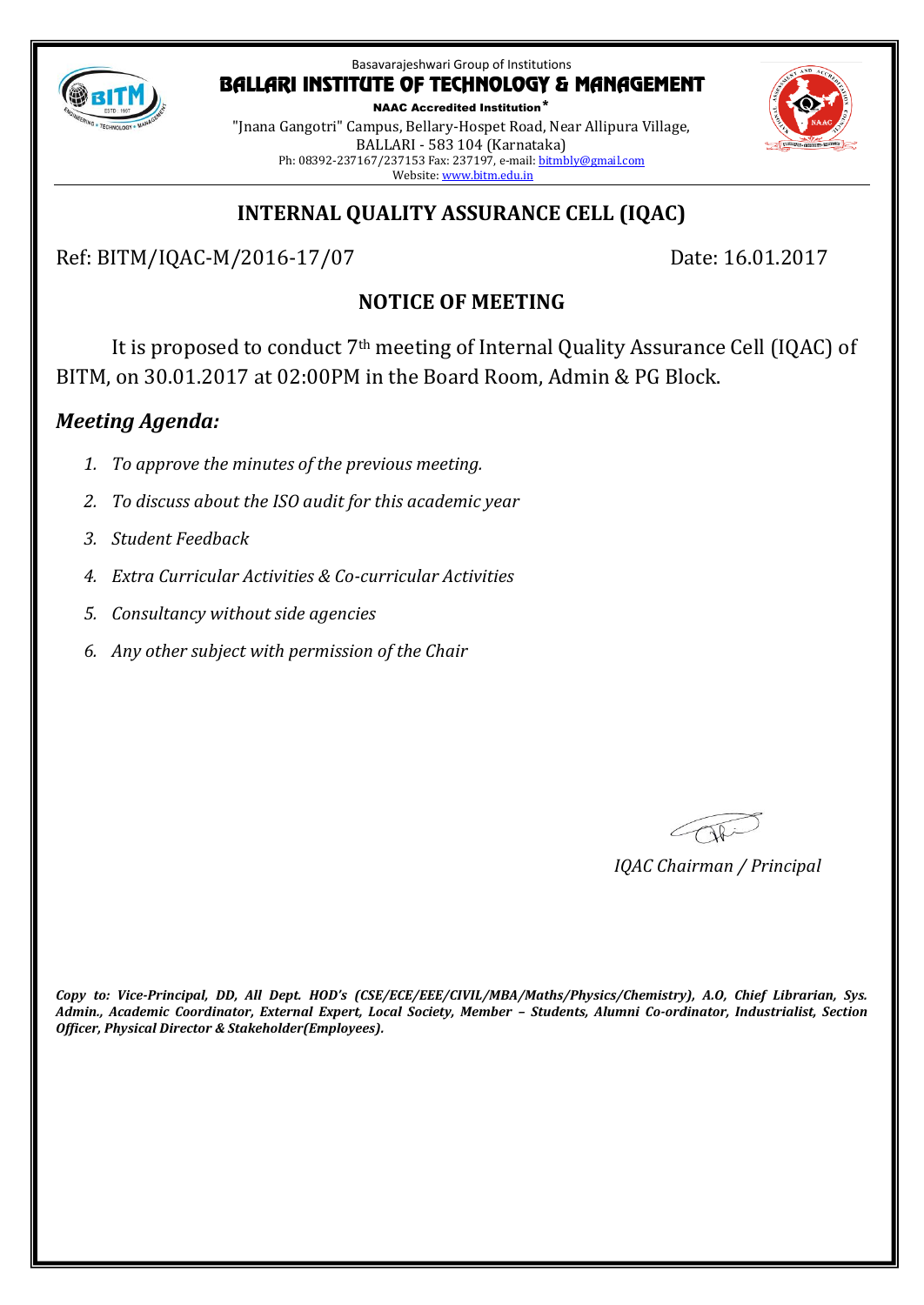

NAAC Accredited Institution\* "Jnana Gangotri" Campus, Bellary-Hospet Road, Near Allipura Village, BALLARI - 583 104 (Karnataka) Ph: 08392-237167/237153 Fax: 237197, e-mail[: bitmbly@gmail.com](mailto:bitmbly@gmail.com) Website[: www.bitm.edu.in](http://www.bec-bellary.com/)



#### **Proceedings of the 7th Internal Quality Assurance Cell(IQAC) committee meeting held on 30.01.2017 at 02:00PM in the Board Room, Admin & PG Block, @ BITM – Ballari**

#### **Members Present:**

| S.No                    | <b>Name</b>                                            | <b>Designation</b>      |
|-------------------------|--------------------------------------------------------|-------------------------|
| 1                       | Dr. V. C. Patil - Principal                            | Chairman                |
| $\overline{2}$          | Prof. Prithviraj. Y. J - Deputy Director               | <b>Managing Trustee</b> |
| $\overline{3}$          | Dr. R. N. Kulkarni - HOD-CSE                           | Member                  |
| $\overline{4}$          | Dr. U. Eranna - HOD-ECE                                | Member                  |
| 5                       | Dr. B. S. Khened - HOD-EEE                             | Member                  |
| 6                       | Dr. Yadavalli Basavaraj - HOD-ME                       | Member                  |
| $\overline{7}$          | Dr. K. S. R. Sridhar - Vice-Principal, HOD-Mathematics | Member                  |
| 8                       | Dr. T. Machappa - HOD-Physics                          | Member                  |
| $\overline{9}$          | Dr. Suresh - HOD-Chemistry                             | Member                  |
| 10                      | Dr. H. Mahabaleswara - HOD-Civil                       | Member                  |
| 11                      | Dr. G. P. Dinesh - DEAN - MBA                          | Member                  |
| 12                      | Mr. P. Amareshayya - Administrative Officer            | Member                  |
| $\overline{13}$         | Mr. Anand Krishna Murthy - System Admin.               | Member                  |
| 14                      | Prof. Phani Ram Prasad - Academic Co-ordinator         | Member                  |
| 15                      | Dr. Mohan Kumar - Member                               | <b>External Expert</b>  |
| 16                      | Prof. K. H. Harikumar - Member                         | <b>Local Society</b>    |
| 17                      | Mr. L. Raghunath - Section Officer                     | Member                  |
| 18                      | Mr. Ashok Bhupal - Physical Director                   | Member                  |
| 19                      | Mr. Badrinath Deshpande - Stakeholder                  | Member                  |
| 20                      | Mr. Mallikarjuna A - Co-ordinator                      | Alumni                  |
| $\overline{21}$         | Ms. Harika - Student                                   | Member                  |
| 22                      | Mr. Tanveer Ahmed - Student                            | Member                  |
| $\overline{23}$         | Dr. N. Gururaj - Coordinator                           | <b>Member Secretary</b> |
| <b>Leave of Absence</b> |                                                        |                         |
|                         | Mr. Nagesh - Industrialist                             | Member                  |
| $\overline{2}$          | Mr. Jaffar Basha - Chief Librarian                     | Member                  |

Following discussion were made in the meeting:

## *1. To approve the minutes of the previous meeting.*

Members unanimously read and approved minutes of the previous meeting

#### *2. To discuss about the ISO audit for this academic year*

The ISO Coordinator presented the audit report to the committee. He has informed the committee that no NC was raised in any departments. Next audit will be planned in the month of April-2017

#### *3. Student Feedback*

Mr. Phaniram Prasad, Academic coordinator has given the feedback of the odd semester. Staff will be appreciated from the management for good CGPA in feedback.

HOD will interact with the staff having low CGPA and gave suggestions to improve his CGPA in next feedback. Members satisfied with the feedback system of the institution.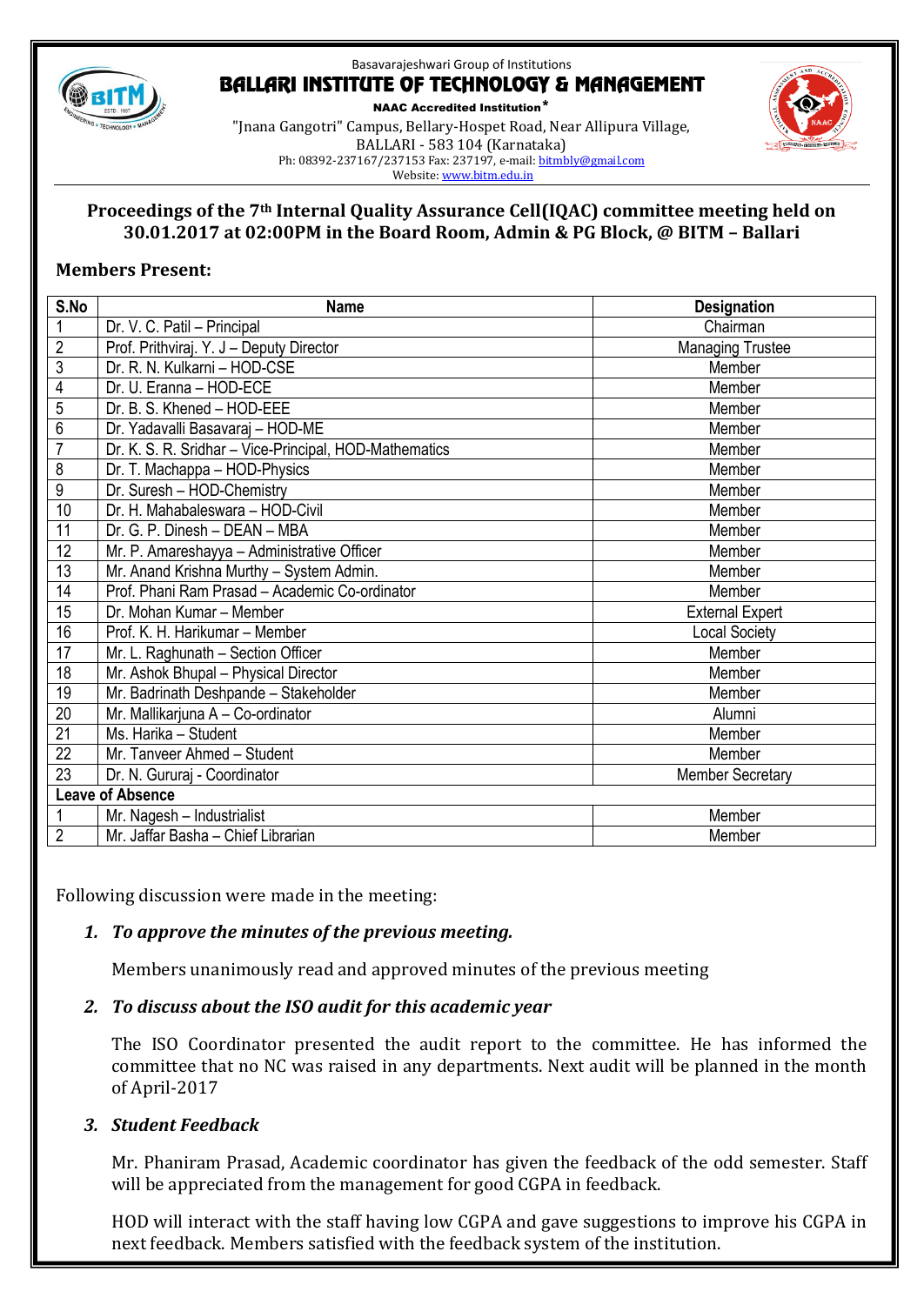

NAAC Accredited Institution\* "Jnana Gangotri" Campus, Bellary-Hospet Road, Near Allipura Village, BALLARI - 583 104 (Karnataka) Ph: 08392-237167/237153 Fax: 237197, e-mail[: bitmbly@gmail.com](mailto:bitmbly@gmail.com) Website[: www.bitm.edu.in](http://www.bec-bellary.com/)



### *4. Extra Curricular Activities & Co-curricular Activities*

Chairperson has informed Mr. Ashok Bhupal, coordinator for NSS and co-curricular activities to chalk out programs for the next semester.

Coordinator informed that college annual day schedule was already prepared. Also he told that Blood donation camp will be planned on 19<sup>th</sup> Feb-2017. He requested the management for financial support for the program.

Honorable deputy director has agreed to sanction the amount.

### *5. Consultancy without side agencies*

Honarable deputy director informed the HOD's that every department should have consultancy with some outside agencies. All the members present are agreed for this. Civil department HOD informed that Civil Department has a consultancy with outside companies.

### *6. Any other subject with permission of the Chair*

**-NIL-**

Meeting ended with vote of thanks to the Chair.

 *Member Secretary IQAC Chairman Dr. N. Gururaj / Prof. Mathematics Dr. V. C. Patil / Principal*